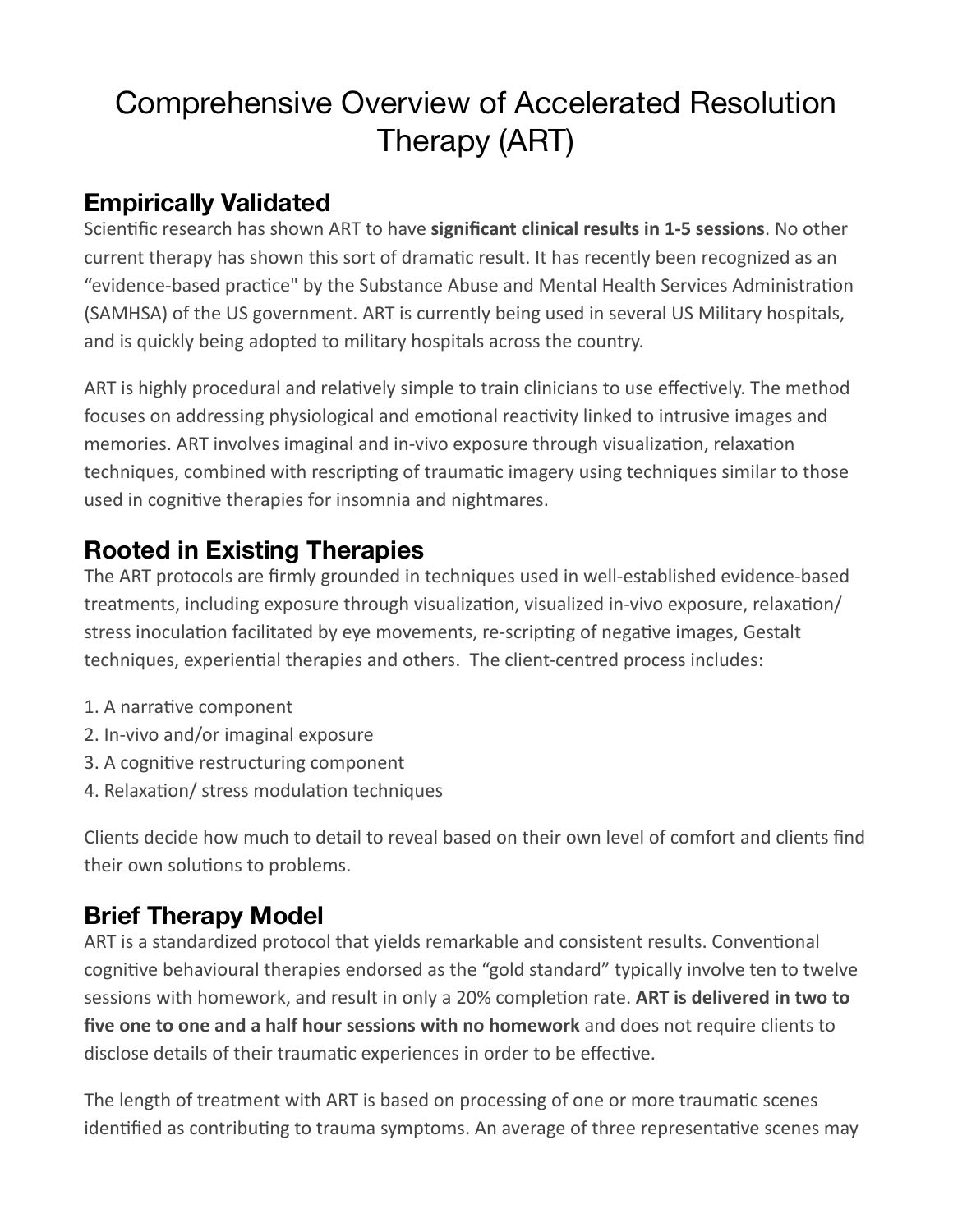be processed to eliminate the presenting sensations and symptoms. Remaining and even unidentified scenes resolve through an apparent generalizing effect. Treatment is completed when the scenes are processed and the participant reports significant or full relief from these scenes. Depending on circumstances, it is possible to process up to three scenes in one - hour and a half session.

#### **Basic Benefits**

The overarching benefit is that **the ART protocol works quickly**. This is one of the main perks of ART as results can typically be obtained in only one to five sessions, in a brief period of just two weeks. Here are additional benefits of the protocol:

- Brief treatment means a single clinician can work with a client throughout every phase of treatment.
- The client is in control of the procedure throughout the session. The clinician acts as a resource and guide to assist the client through the treatment process.
- Clients frequently report feeling comfortable and relaxed during their sessions.
- Discussion of specific memories is not required; the client can choose whether or not to share traumatic scenes and experiences.
- The procedure is exceptionally interactive and directed collaboratively by both the client and the clinician.
- Clients do not focus on traumatic episodes between their treatment sessions.
- No homework is required.
- The procedure is effective with or without medications.
- It can be used along with other types of medical treatments and therapies.
- The completion rate for ART is considerably greater than that of previously accepted therapies used in treating PTSD.
- Accelerated Resolution Therapy is very specific and the approach is more direct, compared to other types of therapies.
- Results are faster for treating PTSD symptoms for individuals who have suffered from symptoms for many years.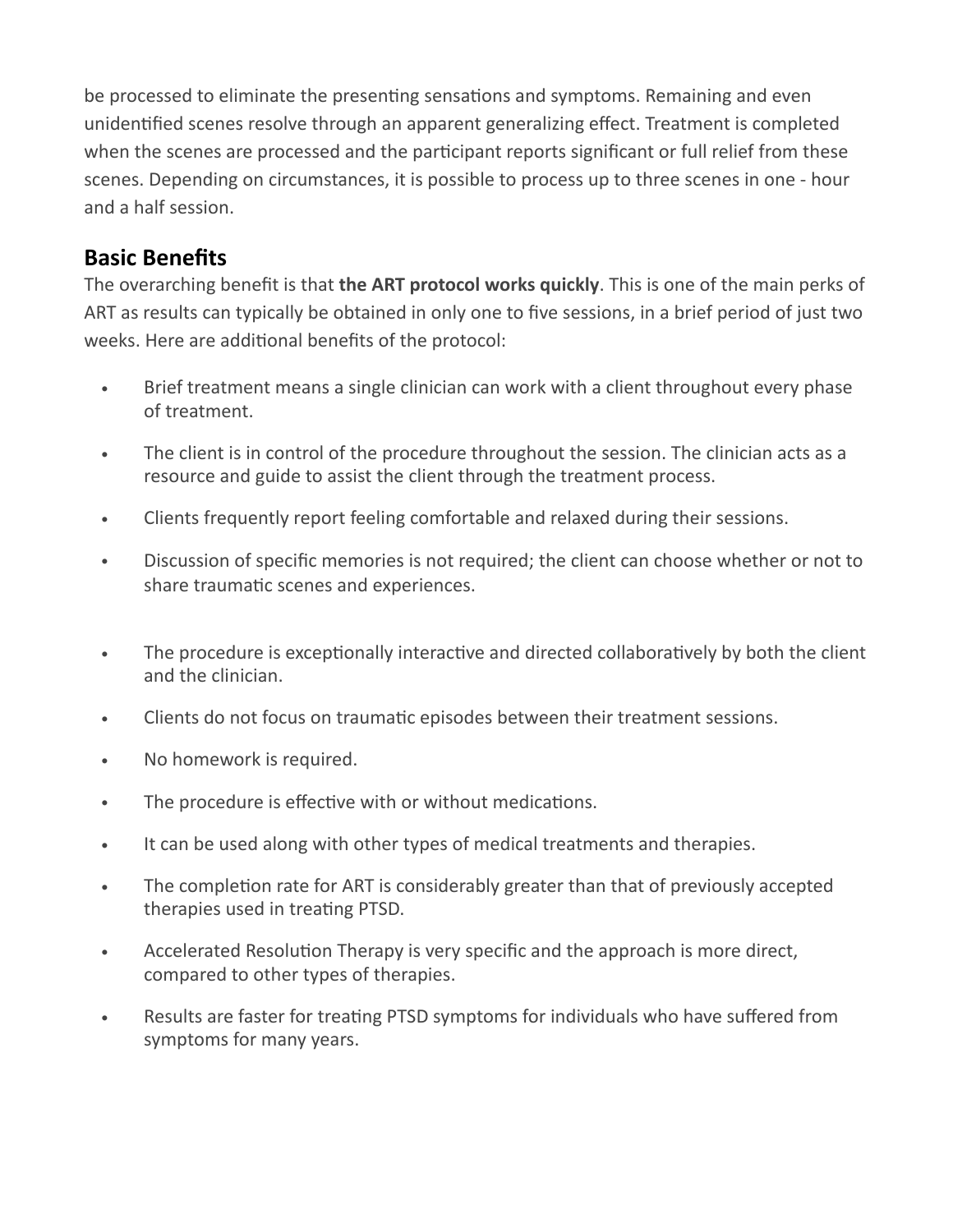# **ART is Different from EMDR**

Below is a summary of the unique features of ART and the key areas where ART is distinct from EMDR, as described by Kip (2012):

- 1. There is a central focus on reconsolidating disturbing memories and negative associations;
- 2. There is a fixed number of eye movements (sets of 40 i.e.; ONLY 30 seconds of exposure) to keep clients within their "window of tolerance" by reducing physiological activation and affective responses during focused recall of events;
- 3. There is continuous assessment of physiological sensations (somatic activation) and images targeted for cognitive reduction/removal;
- 4. The client is directed to envision events with a resolving narrative using the Voluntary Image Replacement process;
- 5. The process targets the restructuring of neural pathways that allows the information to remain without the emotional and physical activation associated with narrative.

#### **ART is distinct from EMDR in these key areas:**

- **1. Images**: ART uses the Voluntary Image Replacement technique to change the actual recall of images (i.e., from negative to positive), whereas EMDR aims to cognitively desensitize the client about their trauma (images).
- **2.** Sensation processing: ART spends considerably more time processing physiological sensations than EMDR, and by protocol, dictates that after each "scene-focused" set of eye movements, that the therapist use a corresponding set of eye movements specifically to process (and remove) physiological sensations.
- **3. Standardization**: For each set of eye movements, ART uses a fixed number (40) to help the client process, while not be flooded by the distressing information, whereas EMDR changes the number of eye movements.

In addition, ART clinicians use a set of standard interventions (e.g., the "Director") and a fidelity checklist from the ART training manual. EMDR is less standardized and may require the therapist to come up with their own "Cognitive Interweave" when they get "stuck". Thus, unlike **EMDR, ART is purposely not free associative.**